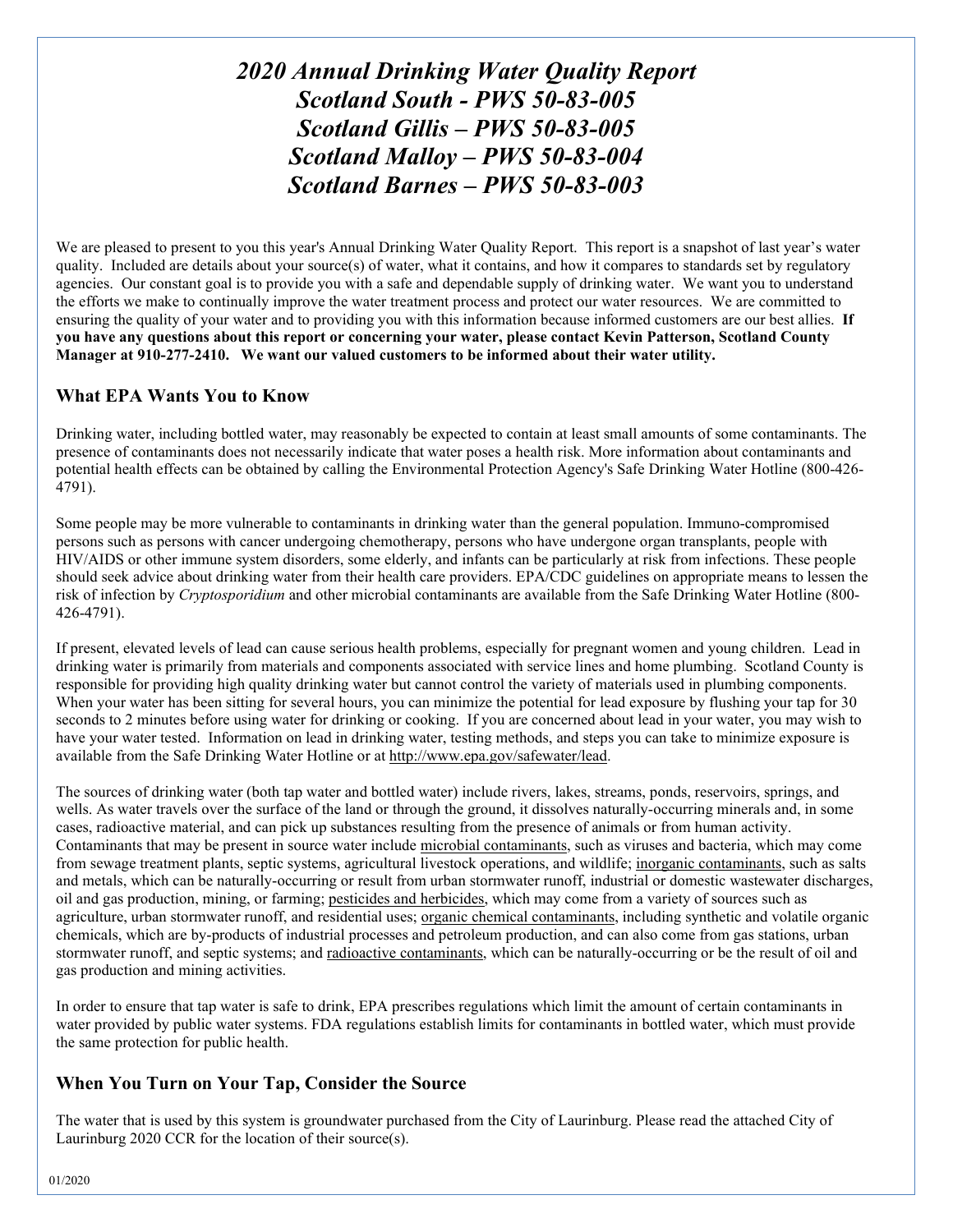## **Source Water Assessment Program (SWAP) Results**

The North Carolina Department of Environmental Quality (DEQ), Public Water Supply (PWS) Section, Source Water Assessment Program (SWAP) conducted assessments for all drinking water sources across North Carolina. The purpose of the assessments was to determine the susceptibility of each drinking water source (well or surface water intake) to Potential Contaminant Sources (PCSs). The results of the assessment are available in SWAP Assessment Reports that include maps, background information and a relative susceptibility rating of Higher, Moderate or Lower.

The relative susceptibility rating of each source for City of Laurinburg was determined by combining the contaminant rating (number and location of PCSs within the assessment area) and the inherent vulnerability rating (i.e., characteristics or existing conditions of the well or watershed and its delineated assessment area). The assessment findings are summarized in the table below:

| Source Name | <b>Susceptibility Rating</b> | <b>SWAP Report Date</b> |
|-------------|------------------------------|-------------------------|
| Well $# 2$  | Higher                       | September 10, 2020      |
| Well $#3$   | Moderate                     | September 10, 2020      |
| Well #4     | Moderate                     | September 10, 2020      |
| Well $#5$   | Moderate                     | September 10, 2020      |
| Well #6     | Moderate                     | September 10, 2020      |
| Well #8     | Moderate                     | September 10, 2020      |
| Well #9     | Moderate                     | September 10, 2020      |
| Well $\#10$ | Moderate                     | September 10, 2020      |
| Well $\#11$ | Moderate                     | September 10, 2020      |
| Well $\#12$ | Moderate                     | September 10, 2020      |
| Well $\#15$ | Moderate                     | September 10, 2020      |
| Well $#16$  | Moderate                     | September 10, 2020      |
| Well $#17$  | Higher                       | September 10, 2020      |
| Well $\#18$ | Moderate                     | September 10, 2020      |
| Well #19    | Moderate                     | September 10, 2020      |
| Well #20    | Moderate                     | September 10, 2020      |

#### **Susceptibility of Sources to Potential Contaminant Sources (PCSs)**

The complete SWAP Assessment report for the City of Laurinburg may be viewed on the Web at:

[https://www.ncwater.org/SWAP\\_Reports/NC0383010\\_SWAP\\_Report-20200909.pdf.](https://www.ncwater.org/SWAP_Reports/NC0383010_SWAP_Report-20200909.pdf) Note that because SWAP results and reports are periodically updated by the PWS Section, the results available on this web site may differ from the results that were available at the time this CCR was prepared. If you are unable to access your SWAP report on the web, you may mail a written request for a printed copy to: Source Water Assessment Program – Report Request, 1634 Mail Service Center, Raleigh, NC 27699-1634, or email requests to swap@ncdenr.gov. Please indicate your system name, number, and provide your name, mailing address and phone number. If you have any questions about the SWAP report please contact the Source Water Assessment staff by phone at 919-707-9098.

It is important to understand that a susceptibility rating of "higher" does not imply poor water quality, only the system's potential to become contaminated by PCSs in the assessment area.

### **Violations that Your Water System Received for the Report Year**

During 2020, or during any compliance period that ended in 2020, we received no violations.

# *Please read the attached Annual Drinking Water Quality Report for the City of Laurinburg to find out about the quality of your drinking water and other information about your drinking water.*

### **Water Quality Data Tables of Detected Contaminants**

We routinely monitor for over 150 contaminants in your drinking water according to Federal and State laws. The tables below list all the drinking water contaminants that we detected in the last round of sampling for each particular contaminant group. The presence of contaminants does not necessarily indicate that water poses a health risk. **Unless otherwise noted, the data presented in this table is from testing done January 1 through December 31, 2020.** The EPA and the State allow us to monitor for certain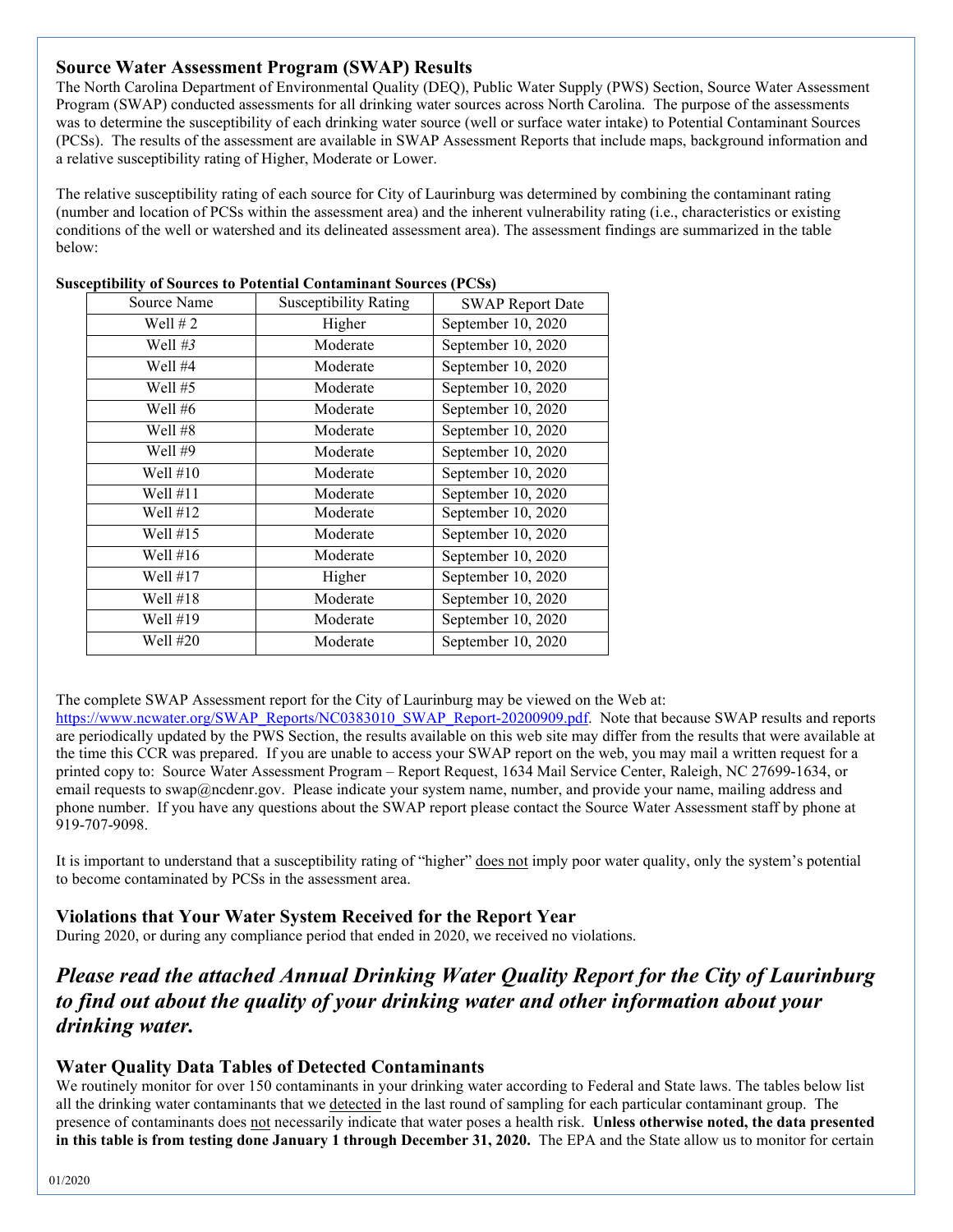contaminants less than once per year because the concentrations of these contaminants are not expected to vary significantly from year to year. Some of the data, though representative of the water quality, is more than one year old.

**Unregulated contaminants are those for which EPA has not established drinking water standards. The purpose of unregulated contaminant monitoring is to assist EPA in determining the occurrence of unregulated contaminants in drinking water and whether future regulations are warranted.** 

#### **Important Drinking Water Definitions:**

*Not-Applicable (N/A)* – Information not applicable/not required for that particular water system or for that particular rule.

*Non-Detects (ND)* - Laboratory analysis indicates that the contaminant is not present at the level of detection set for the particular methodology used.

*Parts per million (ppm) or Milligrams per liter (mg/L)* - One part per million corresponds to one minute in two years or a single penny in \$10,000.

*Parts per billion (ppb) or Micrograms per liter (ug/L)* - One part per billion corresponds to one minute in 2,000 years, or a single penny in \$10,000,000.

*Parts per trillion (ppt) or Nanograms per liter (nanograms/L)* - One part per trillion corresponds to one minute in 2,000,000 years, or a single penny in \$10,000,000,000.

*Parts per quadrillion (ppq) or Picograms per liter (picograms/L)* - One part per quadrillion corresponds to one minute in 2,000,000,000 years or one penny in \$10,000,000,000,000.

*Picocuries per liter (pCi/L)* - Picocuries per liter is a measure of the radioactivity in water.

*Million Fibers per Liter (MFL)* - Million fibers per liter is a measure of the presence of asbestos fibers that are longer than 10 micrometers.

*Nephelometric Turbidity Unit (NTU)* - Nephelometric turbidity unit is a measure of the clarity of water. Turbidity in excess of 5 NTU is just noticeable to the average person.

*Action Level (AL) -* The concentration of a contaminant which, if exceeded, triggers treatment or other requirements which a water system must follow.

*Treatment Technique (TT)* **-** A required process intended to reduce the level of a contaminant in drinking water.

*Maximum Residual Disinfection Level (MRDL)* – The highest level of a disinfectant allowed in drinking water. There is convincing evidence that addition of a disinfectant is necessary for control of microbial contaminants.

*Maximum Residual Disinfection Level Goal (MRDLG)* – The level of a drinking water disinfectant below which there is no known or expected risk to health. MRDLGs do not reflect the benefits of the use of disinfectants to control microbial contaminants.

*Locational Running Annual Average (LRAA)* – The average of sample analytical results for samples taken at a particular monitoring location during the previous four calendar quarters under the Stage 2 Disinfectants and Disinfection Byproducts Rule.

*Level 1 Assessment - A Level 1 assessment is a study of the water system to identify potential problems and determine (if possible) why total coliform bacteria have been found in our water system.* 

*Level 2 Assessment - A Level 2 assessment is a very detailed study of the water system to identify potential problems and determine (if possible) why an E. coli MCL violation has occurred and/or why total coliform bacteria have been found in our water system on multiple occasions.* 

*Maximum Contaminant Level (MCL)* - The highest level of a contaminant that is allowed in drinking water. MCLs are set as close to the MCLGs as feasible using the best available treatment technology.

*Maximum Contaminant Level Goal (MCLG)* - The level of a contaminant in drinking water below which there is no known or expected risk to health. MCLGs allow for a margin of safety.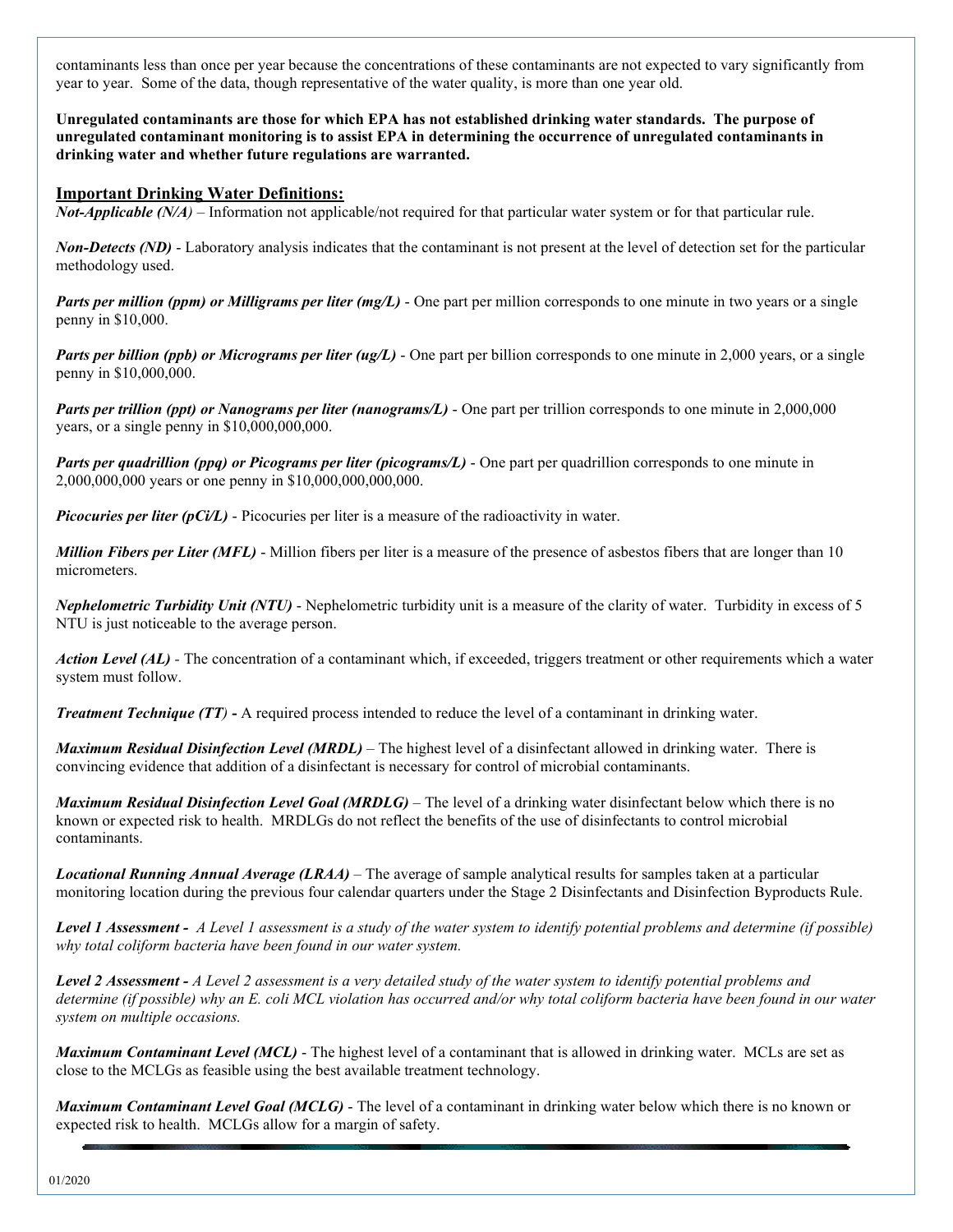#### **Tables of Detected Contaminants Lead and Copper Contaminants -South**

| псай ани соррет сонтаннианть -эойти           |                                 |               |                                          |              |           |                                                                         |
|-----------------------------------------------|---------------------------------|---------------|------------------------------------------|--------------|-----------|-------------------------------------------------------------------------|
| Contaminant (units)                           | Sample<br>Date                  | Your<br>Water | Number of<br>sites found<br>above the AL | <b>MCLG</b>  | AL        | Likely Source of Contamination                                          |
| Copper (ppm)<br>(90 <sup>th</sup> percentile) | 2020<br>0.101                   |               | NA.                                      | 1.3          | $AL=1.3$  | Corrosion of household plumbing<br>systems; erosion of natural deposits |
| Lead (ppb)<br>(90 <sup>th</sup> percentile)   | 2020                            | 0.0           | NA                                       | $\theta$     | $AI = 15$ | Corrosion of household plumbing<br>systems; erosion of natural deposits |
| <b>Lead and Copper Contaminants - Gillis</b>  |                                 |               |                                          |              |           |                                                                         |
| Contaminant (units)                           | Your<br>Sample<br>Water<br>Date |               | Number of<br>sites found<br>above the AL | <b>MCLG</b>  | AL        | Likely Source of Contamination                                          |
| Copper (ppm)<br>(90 <sup>th</sup> percentile) | 2020                            | 0.0           | NA.                                      | 1.3          | $AL=1.3$  | Corrosion of household plumbing<br>systems; erosion of natural deposits |
| Lead $(ppb)$<br>(90 <sup>th</sup> percentile) | 2020<br>0.0                     |               | NA.                                      | $\mathbf{0}$ | $AL=15$   | Corrosion of household plumbing<br>systems; erosion of natural deposits |

#### **Lead and Copper Contaminants - Malloy**

| . .                                           |                |               |                                          |       |            |                                                                         |  |
|-----------------------------------------------|----------------|---------------|------------------------------------------|-------|------------|-------------------------------------------------------------------------|--|
| Contaminant (units)                           | Sample<br>Date | Your<br>Water | Number of<br>sites found<br>above the AL | MCLG. | AI.        | Likely Source of Contamination                                          |  |
| Copper (ppm)<br>(90 <sup>th</sup> percentile) | 2020<br>0.0    |               | NA                                       | 1.3   | $AI = 1.3$ | Corrosion of household plumbing<br>systems; erosion of natural deposits |  |
| Lead (ppb)<br>(90 <sup>th</sup> percentile)   | 2020           | 0.0           | NA                                       |       | $AL=15$    | Corrosion of household plumbing<br>systems; erosion of natural deposits |  |

#### **Lead and Copper Contaminants - Barnes**

| Contaminant (units)                           | Sample<br>Date | Your<br>Water | Number of<br>sites found<br>above the AL | <b>MCLG</b> | AL       | Likely Source of Contamination                                          |
|-----------------------------------------------|----------------|---------------|------------------------------------------|-------------|----------|-------------------------------------------------------------------------|
| Copper (ppm)<br>(90 <sup>th</sup> percentile) | 2020           | 0.06          | NA                                       | 1.3         | $AL=1.3$ | Corrosion of household plumbing<br>systems; erosion of natural deposits |
| Lead (ppb)<br>(90 <sup>th</sup> percentile)   | 2020<br>0.0    |               | NA                                       |             | $AL=15$  | Corrosion of household plumbing<br>systems; erosion of natural deposits |

#### **Disinfectant Residuals**

- Monitoring for chloramines
- System size: 330 1219
- Samples: 2 times per month
- Chloramines MRDL: 4 ppm
- MRDL in CCR units: 4 ppm

#### **2020 Results: South – System Size- 1905**

| Samples (ppm)               | Jan. | Feb. | Mar. | Apr. | May  | Jun. | Jul. | Aug. | <b>Sept</b> | Oct. | Nov. | Dec. |
|-----------------------------|------|------|------|------|------|------|------|------|-------------|------|------|------|
| Sample 1                    | 1.05 | 0.74 | 1.48 | 1.03 | 0.94 | 0.96 | 0.76 | 0.79 | 0.77        | 0.66 | 1.11 | 1.2  |
| Sample 2                    | 1.65 | 0.82 | 1.05 | 0.81 | 0.74 | 0.62 | 0.69 | 0.75 | 1.22        | 1.25 | 0.85 | 1.14 |
| <b>Monthly</b><br>Average   | 1.35 | 0.78 | 1.27 | 0.92 | 0.84 | 0.79 | 0.73 | 0.77 | 1.00        | 0.96 | 0.98 | 1.17 |
| Quarterly<br>0.98<br>$RAA*$ |      | 0.96 |      |      | 0.94 |      |      | 0.96 |             |      |      |      |

\*Reported RAA for quarters 1-3 are based on results from previous quarters not reported on this table. **Disinfectant Residuals Summary-South**

|                | Year<br>Sampled | MRDL<br>Violation<br>Y/N | Your<br>Water<br>(highest RAA) | Range<br>High<br>Low | <b>MRDLG</b> | <b>MRDL</b> | Likely Source of Contamination             |
|----------------|-----------------|--------------------------|--------------------------------|----------------------|--------------|-------------|--------------------------------------------|
| Chlorine (ppm) | 2020            | N                        | 0.98                           | $0.62 - 0.1.65$      |              | 4.0         | Water additive used to<br>control microbes |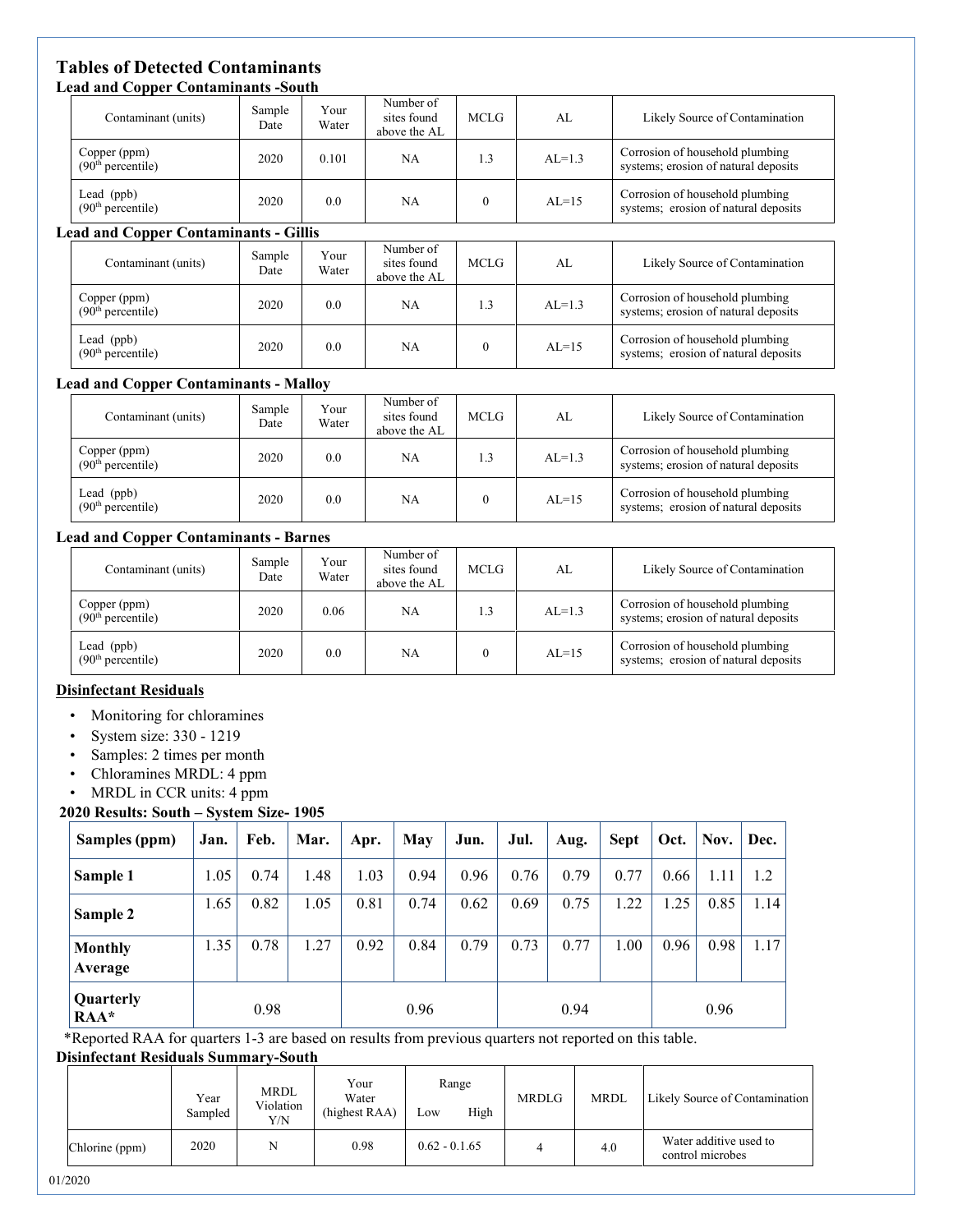|  | 2020 Results: Gillis – System Size -965 |      |      |      |      |      |      |                   |      |             |      |      |      |  |  |
|--|-----------------------------------------|------|------|------|------|------|------|-------------------|------|-------------|------|------|------|--|--|
|  | Samples (ppm)                           | Jan. | Feb. | Mar. | Apr. | May  | Jun. | Jul.              | Aug. | <b>Sept</b> | Oct. | Nov. | Dec. |  |  |
|  | Sample 1                                | 1.12 | 1.18 | 1.67 | 1.02 | 0.81 | 0.52 | 0.90 <sub>l</sub> | 0.65 | 0.35        | 1.37 | 0.77 | 1.09 |  |  |
|  | <b>Monthly</b><br>Average               | 1.12 | 1.18 | 1.67 | 1.02 | 0.81 | 0.52 | 0.90              | 0.65 | 0.35        | 1.37 | 0.77 | 1.09 |  |  |
|  | Quarterly<br>$RAA*$                     | 0.97 |      |      | 1.03 |      |      |                   | 0.95 |             |      | 0.91 |      |  |  |

## **Disinfectant Residuals Summary - Gillis**

|                | Year<br>Sampled | <b>MRDL</b><br>Violation<br>Y/N | Your<br>Water<br>(highest RAA) | Range<br>High<br>Low | <b>MRDLG</b> | <b>MRDL</b> | Likely Source of Contamination             |
|----------------|-----------------|---------------------------------|--------------------------------|----------------------|--------------|-------------|--------------------------------------------|
| Chlorine (ppm) | 2020            |                                 | 0.03                           | $0.35 - 1.67$        |              | 4.0         | Water additive used to<br>control microbes |

## **2020 Results: Malloy – System Size 330**

| Samples (ppm)             | Jan. | Feb. | Mar.       | Apr. | May  | Jun. | Jul. | Aug. | <b>Sept</b> | Oct. | Nov. | Dec. |
|---------------------------|------|------|------------|------|------|------|------|------|-------------|------|------|------|
| Sample 1                  | 0.83 | 0.83 | 1.4        | 0.97 | 0.53 | 0.57 | 0.92 | 0.76 | 1.02        | 0.82 | 0.74 | 1.35 |
| <b>Monthly</b><br>Average | 0.83 | 0.83 | $\cdot$ .4 | 0.97 | 0.53 | 0.57 | 0.92 | 0.76 | 1.02        | 0.82 | 0.74 | 1.35 |
| Quarterly<br>$RAA*$       | 0.93 |      | 0.85       |      |      | 0.86 |      |      |             | 0.90 |      |      |

#### **Disinfectant Residuals Summary -Malloy**

|                | Year<br>Sampled | MRDL<br>Violation<br>Y/N | Your<br>Water<br>(highest RAA) | Range<br>High<br>Low | <b>MRDLG</b> | <b>MRDL</b> | Likely Source of Contamination             |
|----------------|-----------------|--------------------------|--------------------------------|----------------------|--------------|-------------|--------------------------------------------|
| Chlorine (ppm) | 2020            |                          | 0.93                           | $0.53 - 1.35$        |              | 4.0         | Water additive used to<br>control microbes |

#### **2020 Results: Barnes – System Size - 584**

| Samples (ppm)             | Jan. | Feb. | Mar. | Apr. | May  | Jun. | Jul. | Aug. | <b>Sept</b> | Oct. | Nov. | Dec. |
|---------------------------|------|------|------|------|------|------|------|------|-------------|------|------|------|
| Sample 1                  | 0.96 | 1.33 | 1.54 | 1.73 | 1.17 | 1.35 | 0.82 | 0.76 | 1.27        | 1.21 | 1.23 | 0.98 |
| <b>Monthly</b><br>Average | 0.96 | 1.33 | 1.54 | 1.73 | 1.17 | 1.35 | 0.82 | 0.76 | 1.27        | 1.21 | 1.23 | 0.98 |
| Quarterly<br>$RAA*$       |      | 1.07 |      |      | 1.19 |      |      | 1.16 |             |      | 1.20 |      |

#### **Disinfectant Residuals Summary -Barnes**

|                | Year<br>Sampled | MRDL<br>Violation<br>Y/N | Your<br>Water<br>(highest RAA) | Range<br>High<br>Low | <b>MRDLG</b> | <b>MRDL</b> | Likely Source of Contamination             |
|----------------|-----------------|--------------------------|--------------------------------|----------------------|--------------|-------------|--------------------------------------------|
| Chlorine (ppm) | 2020            |                          | .20                            | $0.76 - 1.73$        |              | 4.0         | Water additive used to<br>control microbes |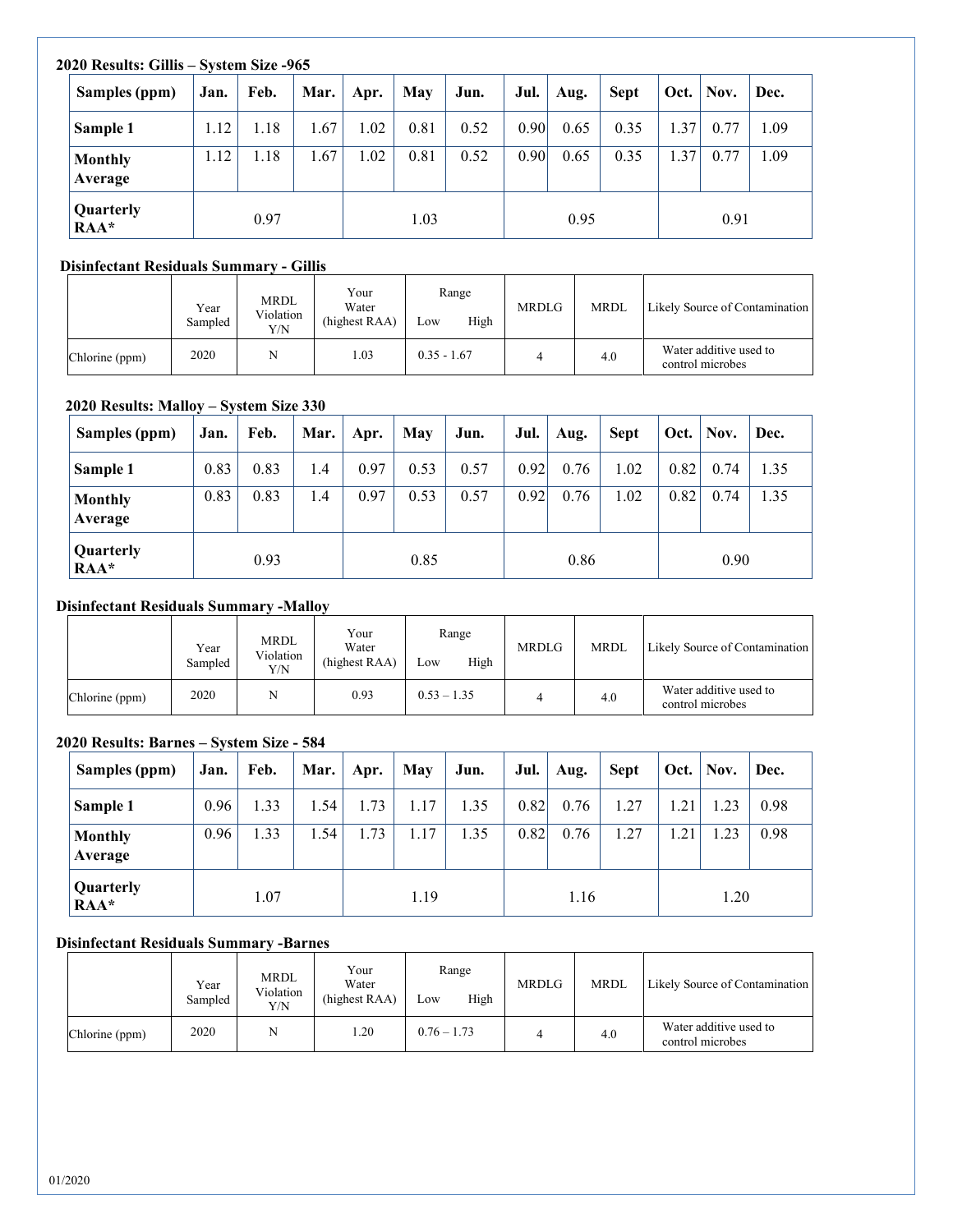# "2020" Annual Drinking Water Quality Report **City of Laurinburg**

Water System Number: 03-83-010

## Este informecontieneinformaciónmuyimportantesobresuagua potable. Tradúzcalo o hable con alguien que lo entiendabien.

We are pleased to present to you this year's Annual Drinking Water Quality Report. This report is a snapshot of last year's water quality. Included are details about your source(s) of water, what it contains, and how it compares to standards set by regulatory agencies. Our constant goal is to provide you with a safe and dependable supply of drinking water. We want you to understand the efforts we make to continually improve the water treatment process and protect our water resources. We are committed to ensuring the quality of your water and to providing you with this information because informed customers are our best allies. If you have any questions about this report or concerning your water, please contact Dixon Medlin at 910-277-0214. We want our valued customers to be informed about their water utility. If you want to learn more, please attend any of our regularly scheduled meetings. They are held at the City Hall 303 West Church Street in the Council Chambers at 7:00 pm on the first Tuesday after the 15<sup>th</sup> of each month. These meetings may change due to covid restrictions.

## What EPA Wants You to Know

Drinking water, including bottled water, may reasonably be expected to contain at least small amounts of some contaminants. The presence of contaminants does not necessarily indicate that water poses a health risk. More information about contaminants and potential health effects can be obtained by calling the Environmental Protection Agency's Safe Drinking Water Hotline (800-426-4791).

Some people may be more vulnerable to contaminants in drinking water than the general population. Immuno-compromised persons such as persons with cancer undergoing chemotherapy, persons who have undergone organ transplants, people with HIV/AIDS or other immune system disorders, some elderly, and infants can be particularly at risk from infections. These people should seek advice about drinking water from their health care providers. EPA/CDC guidelines on appropriate means to lessen the risk of infection by Cryptosporidium and other microbial contaminants are available from the Safe Drinking Water Hotline (800-426-4791).

If present, elevated levels of lead can cause serious health problems, especially for pregnant women and young children. Lead in drinking water is primarily from materials and components associated with service lines and home plumbing. The City of Laurinburg is responsible for providing high quality drinking water, but cannot control the variety of materials used in plumbing components. When your water has been sitting for several hours, you can minimize the potential for lead exposure by flushing your tap for 30 seconds to 2 minutes before using water for drinking or cooking. If you are concerned about lead in your water, you may wish to have your water tested. Information on lead in drinking water, testing methods, and steps you can take to minimize exposure is available from the Safe Drinking Water Hotline or at http://www.epa.gov/safewater/lead.

The sources of drinking water (both tap water and bottled water) include rivers, lakes, streams, ponds, reservoirs, springs, and wells. As water travels over the surface of the land or through the ground, it dissolves naturally-occurring minerals and, in some cases, radioactive material, and can pick up substances resulting from the presence of animals or from human activity. Contaminants that may be present in source water include microbial contaminants, such as viruses and bacteria, which may come from sewage treatment plants, septic systems, agricultural livestock operations, and wildlife; inorganic contaminants, such as salts and metals, which can be naturally-occurring or result from urban stormwater runoff, industrial or domestic wastewater discharges, oil and gas production, mining, or farming; pesticides and herbicides, which may come from a variety of sources such as agriculture, urban stormwater runoff, and residential uses; organic chemical contaminants, including synthetic and volatile organic chemicals, which are by-products of industrial processes and petroleum production, and can also come from gas stations, urban stormwater runoff, and septic systems; and radioactive contaminants, which can be naturally-occurring or be the result of oil and gas production and mining activities.

In order to ensure that tap water is safe to drink, EPA prescribes regulations which limit the amount of certain contaminants in water provided by public water systems. FDA regulations establish limits for contaminants in bottled water, which must provide the same protection for public health.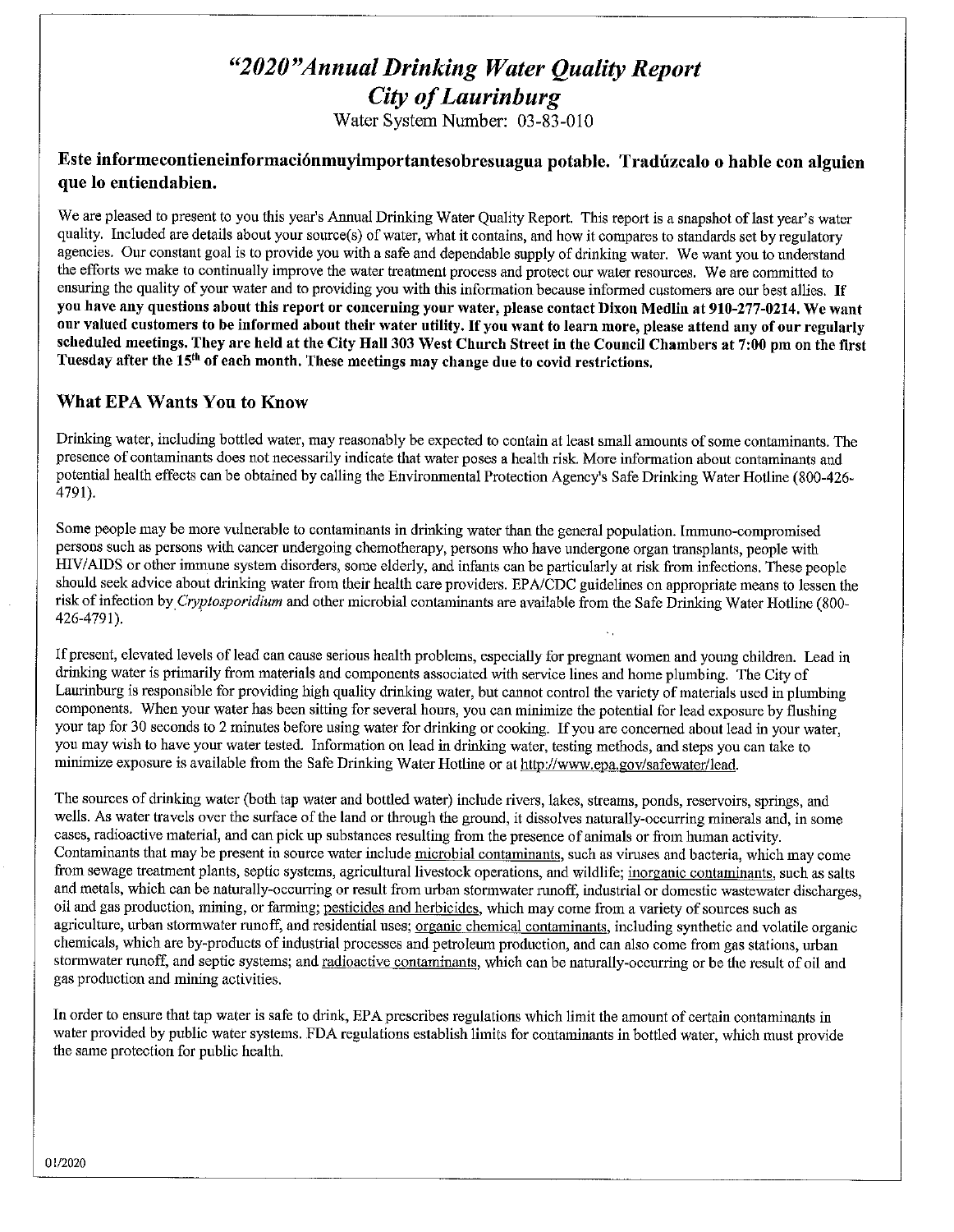# When You Turn on Your Tap, Consider the Source

The water that is used by this system is from the Black Creek Aquifer. Currently we have 16 wells located in the Southern and Eastern areas of Laurinburg.

# **Source Water Assessment Program (SWAP) Results**

The North Carolina Department of Environmental Quality (DEO), Public Water Supply (PWS) Section, Source Water Assessment Program (SWAP) conducted assessments for all drinking water sources across North Carolina. The purpose of the assessments was to determine the susceptibility of each drinking water source (well or surface water intake) to Potential Contaminant Sources (PCSs). The results of the assessment are available in SWAP Assessment Reports that include maps, background information and a relative susceptibility rating of Higher, Moderate or Lower.

The relative susceptibility rating of each source for the City of Laurinburg was determined by combining the contaminant rating (number and location of PCSs within the assessment area) and the inherent vulnerability rating (i.e., characteristics or existing conditions of the well or watershed and its delineated assessment area). The assessment findings are summarized in the table below:

| <b>Source Name</b> | <b>Susceptibility Rating</b> | <b>SWAP Report Date</b> |
|--------------------|------------------------------|-------------------------|
| Well $#2$          | Higher                       | September 10, 2020      |
| Well #3            | Moderate                     | September 10, 2020      |
| Well #4            | Moderate                     | September 10, 2020      |
| Well #5            | Moderate                     | September 10, 2020      |
| Well #6            | Moderate                     | September 10, 2020      |
| Well #8            | Moderate                     | September 10, 2020      |
| Well #9            | Moderate                     | September 10, 2020      |
| Well #10           | Moderate                     | September 10, 2020      |
| Well #11           | Moderate                     | September 10, 2020      |
| Well $#12$         | Moderate                     | September 10, 2020      |
| Well $#15$         | Moderate                     | September 10, 2020      |
| Well #16           | Moderate                     | September 10, 2020      |
| Well #17           | Higher                       | September 10, 2020      |
| Well #18           | Moderate                     | September 10, 2020      |
| Well #19           | Moderate                     | September 10, 2020      |
| Well #20           | Moderate                     | September 10, 2020      |

#### **Susceptibility of Sources to Potential Contaminant Sources (PCSs)**

The complete SWAP Assessment report for the City of Laurinburg may be viewed on the Web at:

https://www.ncwater.org/SWAP\_Reports/NC0383010\_SWAP\_Report-20200909.pdf. Note that because SWAP results and reports are periodically updated by the PWS Section, the results available on this web site may differ from the results that were available at the time this CCR was prepared. If you are unable to access your SWAP report on the web, you may mail a written request for a printed copy to: Source Water Assessment Program - Report Request, 1634 Mail Service Center, Raleigh, NC 27699-1634, or email requests to swap@ncdenr.gov. Please indicate your system name, number, and provide your name, mailing address and phone number. If you have any questions about the SWAP report please contact the Source Water Assessment staff by phone at 919-707-9098.

It is important to understand that a susceptibility rating of "higher" does not imply poor water quality, only the system's potential to become contaminated by PCSs in the assessment area.

# **Help Protect Your Source Water**

Protection of drinking water is everyone's responsibility. You can help protect your community's drinking water source(s) in several ways: (examples: dispose of chemicals properly; take used motor oil to a recycling center, volunteer in your community to participate in group efforts to protect your source, etc.).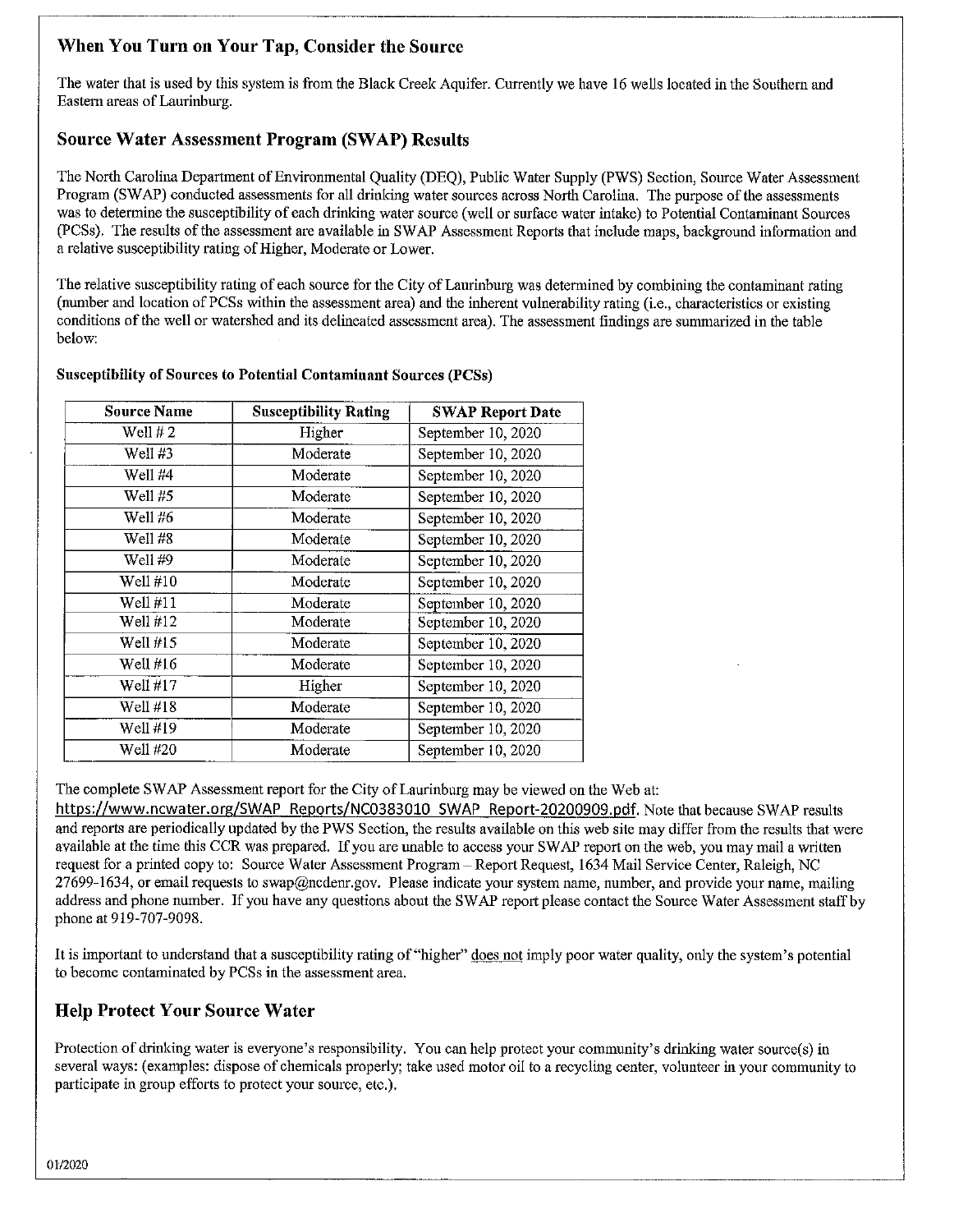# Violations that Your Water System Received for the Report Year

During 2020, or during any compliance period that ended in 2020 we received no violations.

# **Water Quality Data Tables of Detected Contaminants**

We routinely monitor for over 150 contaminants in your drinking water according to Federal and State laws. The tables below list all the drinking water contaminants that we detected in the last round of sampling for each particular contaminant group. The presence of contaminants does not necessarily indicate that water poses a health risk. Unless otherwise noted, the data presented in this table is from testing done January 1 through December 31, 2020. The EPA and the State allow us to monitor for certain contaminants less than once per year because the concentrations of these contaminants are not expected to vary significantly from year to year. Some of the data, though representative of the water quality, is more than one year old.

Unregulated contaminants are those for which EPA has not established drinking water standards. The purpose of unregulated contaminant monitoring is to assist EPA in determining the occurrence of unregulated contaminants in drinking water and whether future regulations are warranted.

### **Important Drinking Water Definitions:**

*Not-Applicable (N/A)* – Information not applicable/not required for that particular water system or for that particular rule.

**Non-Detects (ND)** - Laboratory analysis indicates that the contaminant is not present at the level of detection set for the particular methodology used.

Parts per million (ppm) or Milligrams per liter (mg/L) - One part per million corresponds to one minute in two years or a single penny in \$10,000.

Parts per billion (ppb) or Micrograms per liter (ug/L) - One part per billion corresponds to one minute in 2,000 years, or a single penny in \$10,000,000.

Parts per trillion (ppt) or Nanograms per liter (nanograms/L) - One part per trillion corresponds to one minute in 2,000,000 years, or a single penny in  $$10,000,000,000$ .

Parts per quadrillion (ppq) or Picograms per liter (picograms/L) - One part per quadrillion corresponds to one minute in 2,000,000,000 years or one penny in \$10,000,000,000,000.

*Picocuries per liter (pCi/L)* - Picocuries per liter is a measure of the radioactivity in water.

Action Level(AL) - The concentration of a contaminant which, if exceeded, triggers treatment or other requirements which a water system must follow.

**Treatment Technique (TT)-** A required process intended to reduce the level of a contaminant in drinking water.

Maximum Residual Disinfection Level (MRDL) – The highest level of a disinfectant allowed in drinking water. There is convincing evidence that addition of a disinfectant is necessary for control of microbial contaminants.

Maximum Residual Disinfection Level Goal(MRDLG) – The level of a drinking water disinfectant below which there is no known or expected risk to health. MRDLGs do not reflect the benefits of the use of disinfectants to control microbial contaminants.

Locational Running Annual Average (LRAA) – The average of sample analytical results for samples taken at a particular monitoring location during the previous four calendar quarters under the Stage 2 Disinfectants and Disinfection Byproducts Rule.

**Maximum Contaminant Level (MCL)** - The highest level of a contaminant that is allowed in drinking water. MCLs are set as close to the MCLGs as feasible using the best available treatment technology.

Maximum Contaminant Level Goal(MCLG) - The level of a contaminant in drinking water below which there is no known or expected risk to health. MCLGs allow for a margin of safety.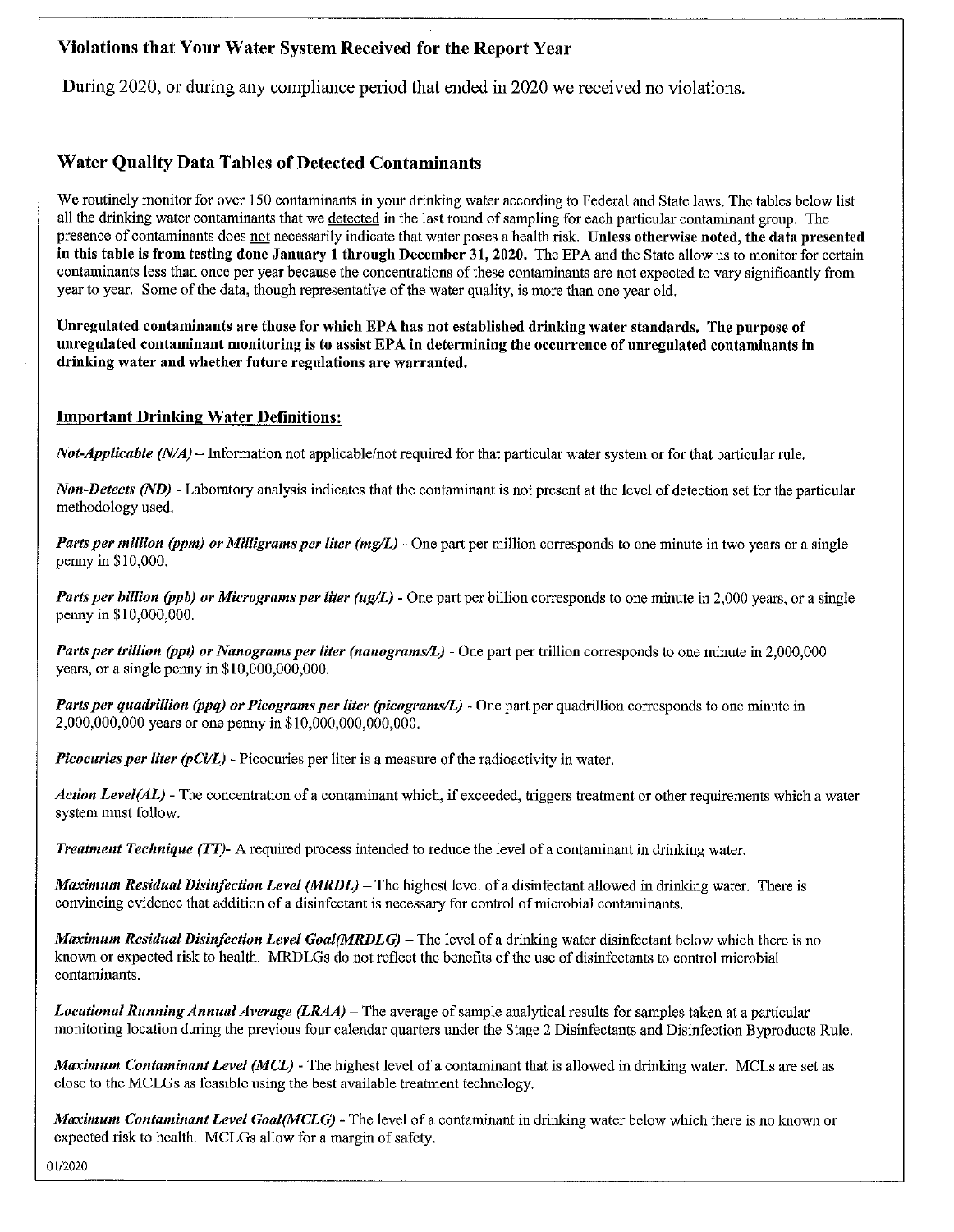# **Tables of Detected Contaminants**

# REVISED TOTAL COLIFORM RULE:

#### Microbiological Contaminants in the Distribution System

| Contaminant (units)                              | <b>MCL</b><br><b>Violation</b><br>Y/N | Your<br>Water | MCLG | <b>MCL</b>                                                                                                                                                                                                                                                                                                                                                                                                     | Likely Source of<br>Contamination       |
|--------------------------------------------------|---------------------------------------|---------------|------|----------------------------------------------------------------------------------------------------------------------------------------------------------------------------------------------------------------------------------------------------------------------------------------------------------------------------------------------------------------------------------------------------------------|-----------------------------------------|
| Total Coliform Bacteria<br>(presence or absence) | N                                     | N/A           | N/A  | TT*                                                                                                                                                                                                                                                                                                                                                                                                            | Naturally present in the<br>environment |
| E. coli<br>(presence or absence)                 | N                                     | A             | 0    | Routine and repeat samples are total<br>coliform-positive and either is E. coli-<br>positive or system fails to take repeat<br>samples following $E$ , coli-positive routine<br>sample or system fails to analyze total<br>coliform-positive repeat sample for $E$ , coli<br>Note: If either an original routine sample<br>and/or its repeat samples(s) are $E$ . coli<br>positive, a Tier 1 violation exists. | Human and animal fecal waste            |

#### **Inorganic Contaminants**

| Contaminant (units) | Sample<br>Date | <b>MCL</b><br>Violation<br>Y/N | Your<br>Water | Range<br>Low<br>High | <b>MCLG</b> | <b>MCL</b> | Likely Source of Contamination                                                                                                  |
|---------------------|----------------|--------------------------------|---------------|----------------------|-------------|------------|---------------------------------------------------------------------------------------------------------------------------------|
| Fluoride (ppm)      | $3 - 7 - 17$   | N                              | $0.716$ ppm   | 0.716-0.716          |             |            | Erosion of natural deposits; water additive<br>which promotes strong teeth; discharge<br>from fertilizer and aluminum factories |

#### **Lead and Copper Contaminants**

| Contaminant (units)                         | Sample<br>Date          | Your<br>Water | Number of<br>sites found<br>above the AL | MCLG.          | AL         | Likely Source of Contamination                                          |
|---------------------------------------------|-------------------------|---------------|------------------------------------------|----------------|------------|-------------------------------------------------------------------------|
| Copper (ppm)<br>$(90th$ percentile)         | $7/18/19-$<br>9/18/2019 | 0.184         |                                          | $\overline{3}$ | $AI = 1.3$ | Corrosion of household plumbing<br>systems; erosion of natural deposits |
| Lead (ppb)<br>(90 <sup>th</sup> percentile) | $7/18/19-$<br>9/18/2019 | Ω             |                                          |                | $AI = 15$  | Corrosion of household plumbing<br>systems; erosion of natural deposits |

## Radiological Contaminants

| Contaminant (units)     | Sample<br>Date | MCL<br>Violation | Your<br>Water | Range<br>High<br>Low | MCLG | <b>MCL</b> | Likely Source of Contamination |
|-------------------------|----------------|------------------|---------------|----------------------|------|------------|--------------------------------|
| Alpha emitters (pCi/L)  | 12/9/2020      | N                | $5.5$ pci/1   | $5.5 - 5.5$          |      | 15         | Erosion of natural deposits    |
| Combined radium (pCi/L) | 12/9/2020      | N                | $3.4$ pci/l   | $3.4 - 3.4$          |      |            | Erosion of natural deposits    |
| Uranium (pCi/L)         | 12/9/2020      | N                | $3.4$ pci/l   | $3.4 - 3.4$          |      | 20.1       | Erosion of natural deposits    |

#### **Disinfectant Residuals Summary**

|                             | Year<br>Sampled | MRDL<br><b>Violation</b><br>Y/N | Your<br>Water<br>(highest RAA) | Range<br>High<br>Low | MRDLG | MRDL | Likely Source of Contamination             |
|-----------------------------|-----------------|---------------------------------|--------------------------------|----------------------|-------|------|--------------------------------------------|
| Chlorine (ppm)<br>--------- | 2020            | N                               | 0.9                            | $0.1 - 2.0$          |       | 4.0  | Water additive used to<br>control microbes |